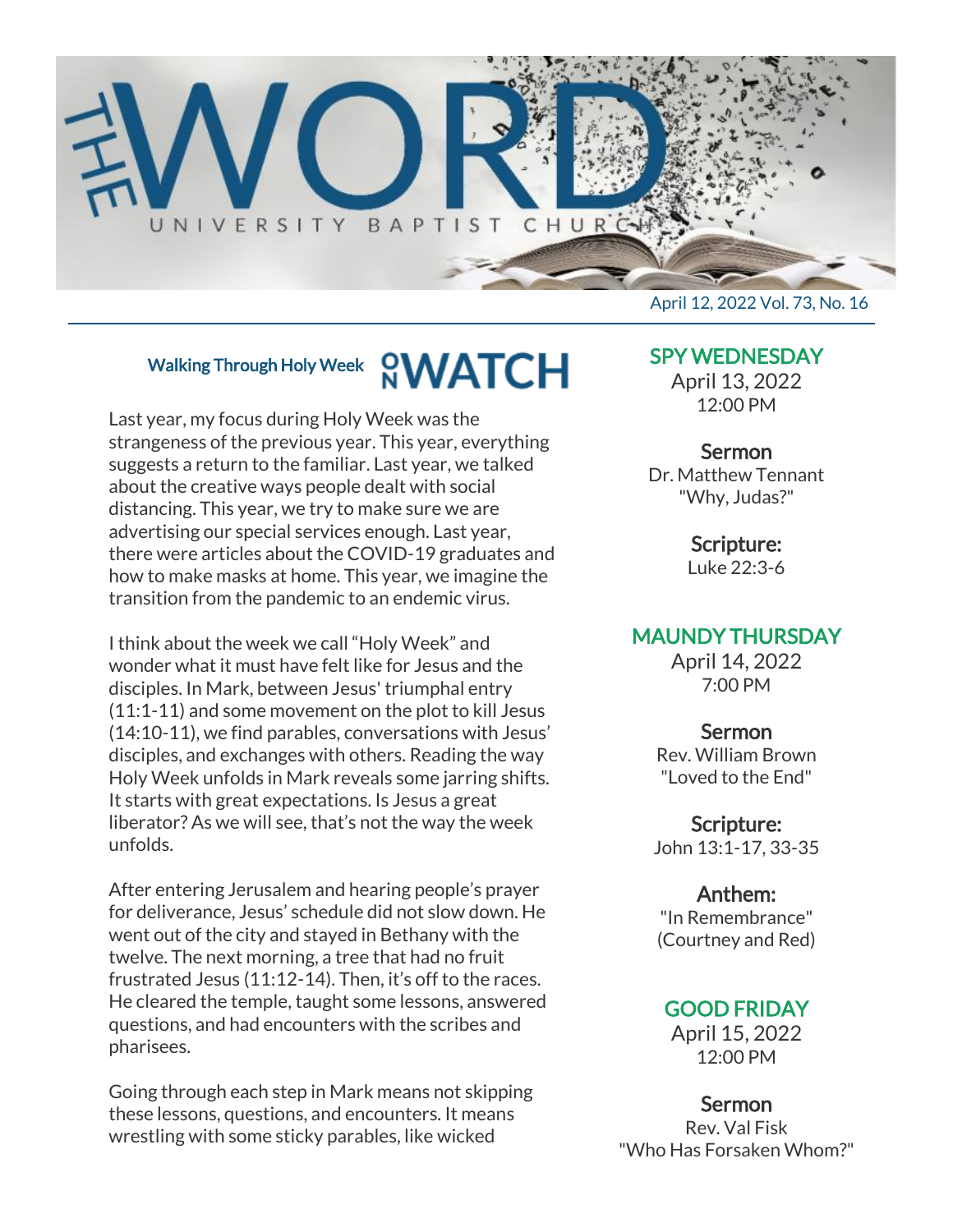tenants, paying taxes, and the lesson of the fig tree. For Jesus and his disciples, the week would have felt strange for different reasons. The Roman occupation probably always carried a fair amount of uncertainty. Passover was coming and they would celebrate Seder together. In Mark, it says "he came with the twelve" (14:17). I wonder if this meant that they were celebrating this sacred time away from their families.

On Wednesday, Judas peeled away from the group (14:10-11). He met with the chief priests and agreed to identify Jesus for them. For the other disciples, his decision would have been difficult to reconcile with their worldview. He was one of them. He held a trusted position in their group. They probably struggled with why he would do something like this. Before they could wrap their minds around what his betrayal would mean, they fled in fear (14:50). As much as they loved Jesus and believed in him, they probably all thought, "Not me!" and ran to preserve their own lives.

Friday would have felt surreal. They must have wondered how this could be happening. It would have been especially difficult if they thought Palm Sunday pointed to the kind of Messiah Jesus would be. Instead, Jesus presented a picture of absolute obedience to God's path. It's a picture we can aspire to follow.

During this Holy Week, we can model the life of Christ. We can look at all of those teachings between the triumphal entry of Palm Sunday and the darkness of Judas' betrayal. Consider the following teachings from Mark: "The Lesson of the Fig Tree" (11:20-26 and 13:28-31), "Jesus' Authority" (11:27-33), "Wicked Tenants" (12:1-12), "Taxes" (12:13-17), "A Question about the Resurrection" (12:18-27), "The First Commandment" (12:28-34), "The Widow's Offering" (12:41-44), and "The Need for Watchfulness" (13:32- 37).

As I reread each passage, I thought about Jesus telling these stories with urgency. Did he know his earthly ministry was almost finished? How could they speak to our world right now? In "The Need for Watchfulness," he said, "No one knows when the time will come." As we go through this Holy Week and transition from one time (pandemic) to another, I wonder what we know about the future. Each day is a gift, and we should

#### Scripture:

John 18:15-26

## EASTER SUNDAY

April 17, 2022 11:00 AM

#### Sermon

Dr. Matthew Tennant "Christ is Risen!"

#### Scripture:

John 20:11-18

#### Anthem:

"The Ground" Arr. Gjielo

#### SUNDAY SERVICE

Deacons: Shirley Clark Ushers: Herman Eaker and Gayle Eaker

## **CALENDAR**

#### WEDNESDAY, April 13

9:00 Work Team 10:00 PBJ Bible Study (Zoom) 11:00 Wednesday Treats 12:00 Spy Wednesday Service 7:00 Sanctuary Choir Practice

#### THURSDAY, April 14

7:00 Maundy Thursday Service

#### FRIDAY, April 15

12:00 Good Friday Service

#### SATURDAY, April 16

11:00 Jubilate Alumni Board

#### SUNDAY, April 17

8:30 Finance Committee Meeting 9:30 ESOL Classes 10:00 Sunday Bible Study 11:00 Easter Morning Worship 12:15 Youth Group 5:00 Jubilate Rehearsal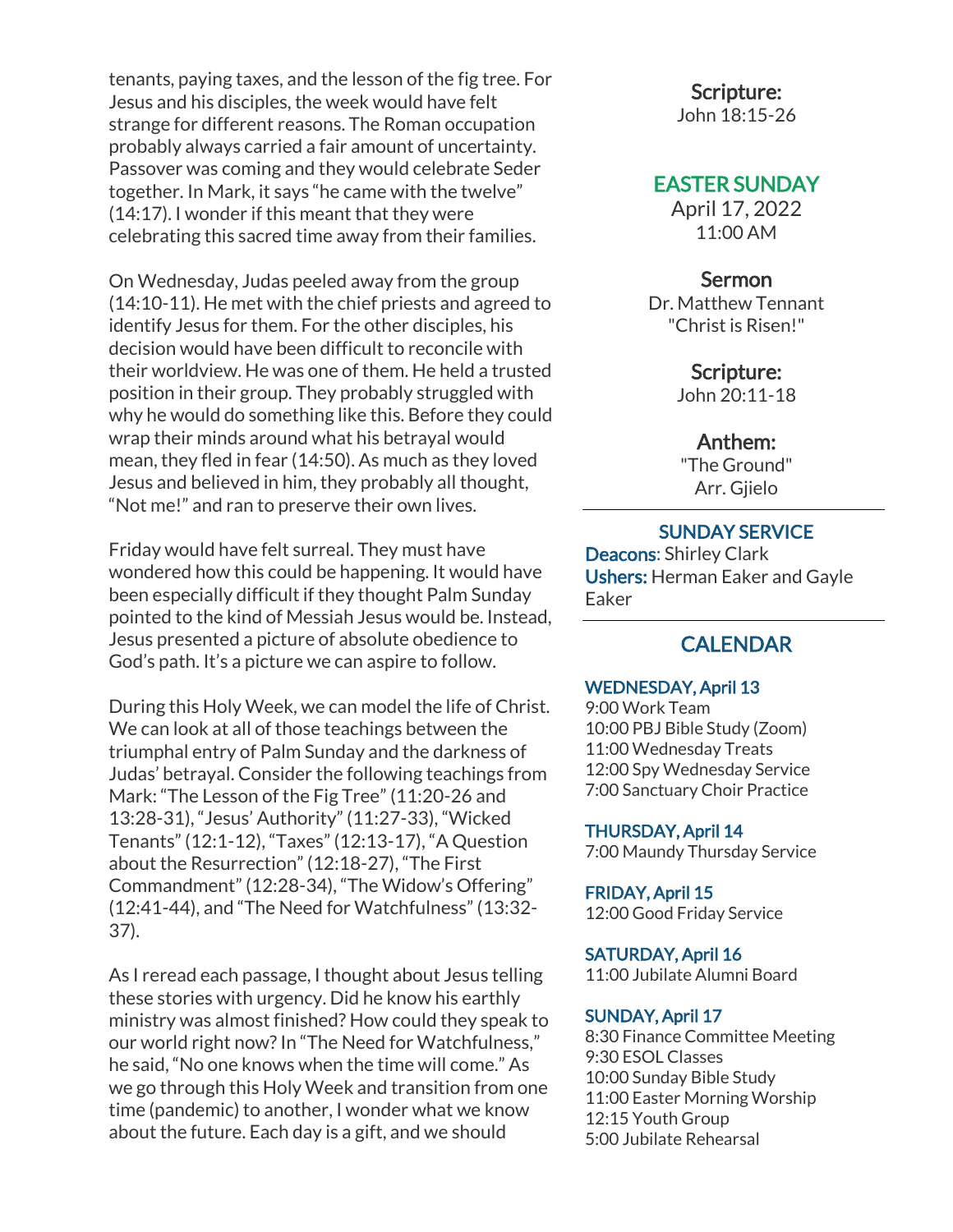always remain grateful. I am thankful for God's continuing presence during Holy Week 2022.

Peace, Matt

#### Prayer Concerns

Sympathy to Ed and Carolyn Lowry after the death of Ed's brother, Al Lowry.

Sympathy to Wellford and Nell Tiller after the death of Nell's brother, Charlie Graham.

Sympathy to Louise Marchi and family after the death of her husband Joe Marchi on April 6. Joe and Louise are former members of UBC.



## HAPPY BIRTHDAY!!

Join us in wishing some of our church family a Happy Birthday this week!

April 20: Hunter Cooper April 21: Mary McCauley April 24: Gail Ellen April 25: Lauren Cooper April 26: Donna Shuler Truoccolo and Roy Thomas



# UNIVERSITY BAPTIST CHURCH

Do Justice. Love Kindness. Walk Humbly.

Join us for Holy Week in person or virtually - you are welcome and wanted here!

Spy Wednesday | April 13 at 12 PM

Good Friday | April 15 at 12 PM

Maundy Thursday | April 14 at 7 PM

Easter Sunday | April 17 at 11 AM

We seek to be an authentic community of Christians who love and care for each other as a family, and openly welcome and include all people regardless of age, race, gender, ethnicity, sexual orientation, disability, or background.

1223 W Main Street, Charlottesville, VA | www.universitybaptist.org

## MONDAY, April 18

OFFICE CLOSED 8:30 Morning Prayer [\(UBC](https://www.facebook.com/UniversityBaptistChurchCharlottesville) [Facebook Page\)](https://www.facebook.com/UniversityBaptistChurchCharlottesville) 10:30 Bible Reading Group [\(Zoom\)](https://us02web.zoom.us/j/85381408096?pwd=MzdkVG9JZ2x0M2JFK01KNlNjSWtqUT09) 1:00 Schleiermacher Reading

#### TUESDAY, April 19

9:30 Staff Meeting 7:00 Voces Laetae Rehearsal

For our most up-to-date calendar, click [here](https://universitybaptist.org/calendar/)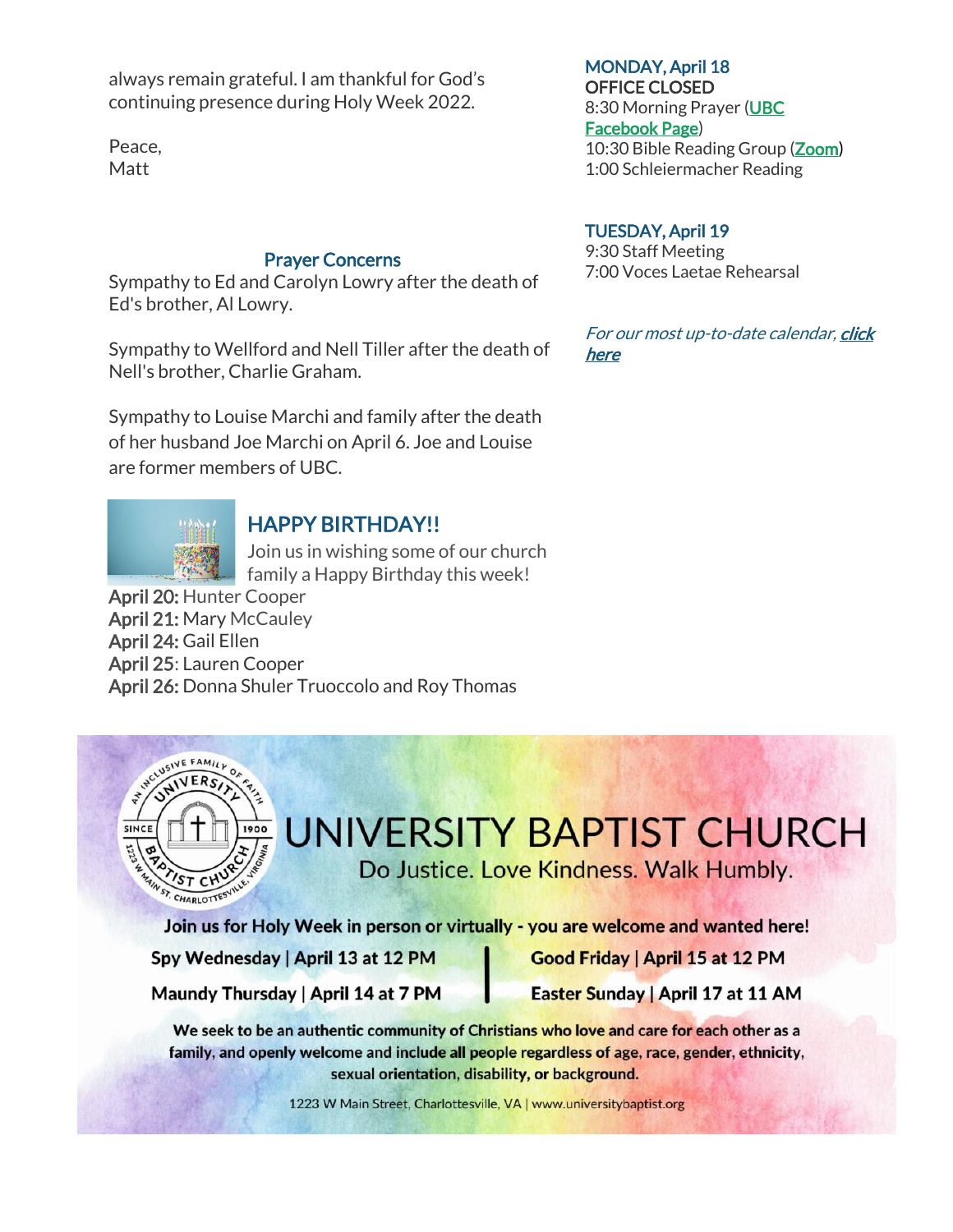## Easter Service Parking

Easter is likely to be our highest attendance Sunday in a couple years. Additional parking is available in the 14th St garage that you enter from Wertland St. Parking is free every Sunday in the garage when you show your worship bulletin. For those with walking difficulties, please use the church lots for parking and we would like to encourage those with accessible parking permits to make use of the three on-street Sunday-only parking spaces in front UniBap Park.

## Happy Staff Anniversary!

This week marks Barbara Moore's 35th year serving University Baptist Church as our Organist. Her talent and dedication



have continuously contributed beauty to our worship services each week, but Barbara means so much more to UBC than just her music. Her steady devotion has taken many forms: leading crews of kids at Vacation Bible School, starting the coffee pot on Sunday mornings, advising on fire safety plans, leading a Sunday School class, and much more. When you see Barbara this week, congratulate her on a wonderful first 35 years at UBC!



## The Joy of Visitors

One thing I love about University Baptist Church is the way we greet new people. In fact, part of our identity as a "university" church is the understanding that people will always be coming and going. We learn to welcome new folks

well when they first arrive, and then to send them with our blessing as they move into a new chapter. This takes all of us.

The Easter season presents us with a special opportunity to exercise our "welcoming muscles." Perhaps you looked around last week and saw some new faces. Wasn't that exciting? With Easter Sunday ahead of us, we know to expect many new faces in our midst: some familiar faces we haven't seen in a while, some folks who may be just passing through, and some folks who may be attending church for the first time in quite a while. What an opportunity this is for us to share God's loving embrace with each one of them! I hope you will join me in keeping an eye out for visitors to welcome this Sunday. I'm already beginning to feel the Easter joy that comes from joining together in celebration, especially when we get to welcome others to join in that joy with us.

## Jubilate Homecoming Concert

Mark your calendars! We are thrilled that Jubilate will be presenting its Homecoming Concert at UBC on Sunday, May 1 at 2:00pm. Hope to see you there!

## Wednesday Dinners Return!

Let's have dinner! After the Delta wave forced us to hold off on dinners in the fall, and then the Omicron wave complicated things in January, we are at last hoping to resume our Wednesday night dinners. Here's what we're thinking. We'll have a simple potluck dinner on April 20 at 5:30, with plenty of time for fellowship. Then, on April 27, we'll begin weekly dinners at 5:30, with a Bible Study at 6:00. We'll close out with a Parking Lot Cookout on May 25.

April 20 - Potluck and Fellowship April 27- May 18 - Dinner and Bible Study Series May 25 - Parking Lot Cookout

More details will follow in future newsletters, but for now, start planning what you'll bring to the potluck on April 20. Hope to see you there!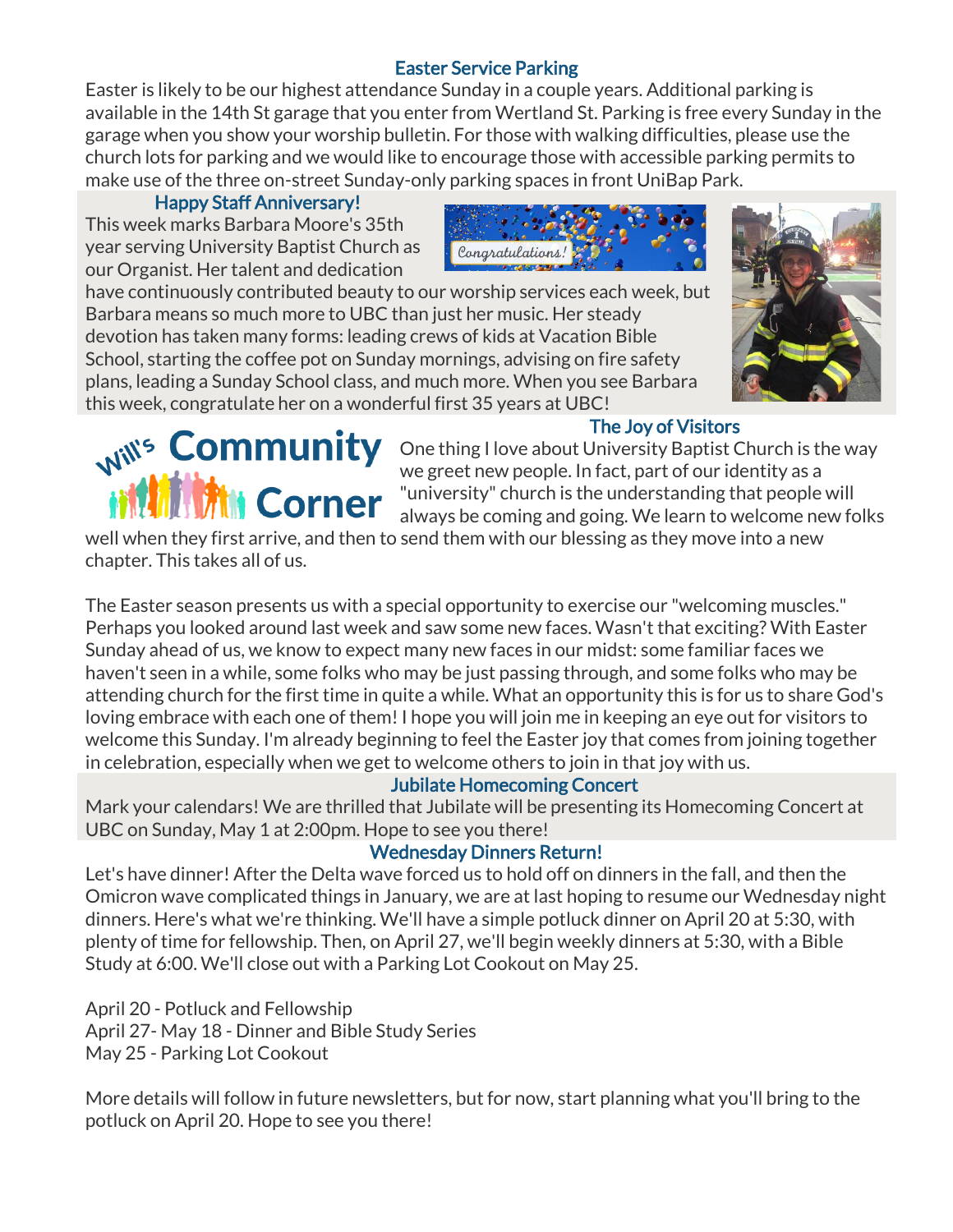## National Missions Offering - Last Call



Each Spring UBC has participated in the Cooperative Baptist Fellowship's National Missions Offering. This emphasis helps support our missionaries right here in the US. UBC's offering supports the ministry of Scarlette Jasper, a CBF missionary working in southeastern Kentucky, where UBC has been partnered with missionaries for many years. Scarlette was commissioned by the Cooperative Baptist Fellowship as a field missionary in 2014, and now serves one of the poorest parts of the United States. There, she is the director of Olive Branch Ministries,

Inc [\(olivebranchministriesky.org\)](http://olivebranchministriesky.org/) to address the needs of the local community. Some of the many needs that Scarlette helps address are: working with the homeless, coordinating childrens' literacy projects, rent and utility aid, assisting with transportation costs for distant

medical appointments, providing heaters or propane in the winter, supporting local schools with supplies, and helping veterans get needed services. She maintains a small mission house that serves as an emergency shelter and place for pastoral counseling. You can see her most recent projects on her Facebook page, here: [https://www.facebook.com/Olive-Branch-Ministries-](https://www.facebook.com/Olive-Branch-Ministries-766161053487938)[766161053487938.](https://www.facebook.com/Olive-Branch-Ministries-766161053487938) Even through the challenges of the pandemic, Scarlette has remained active in

her community to help with their needs.

Like the majority of our field missionaries, Scarlette must raise her own program and project support. Our goal this year is to raise \$3,000 to support Scarlette and her work in Kentucky. This year, please consider offering your thoughts, prayers, and financial support to our National Missions Emphasis. When donating online, specify "National Missions" to ensure that your offering is sent to Scarlette.

## Volunteer Opportunity - The Soft Serve Returns!

As we look at the weather warming up these next few days, we have pulled the soft serve machine out of its winter storage! If you'd like to help hand out ice cream on Wednesdays, we'd love to have your help. It's easy and fun, brightening everyone's day. All you need to bring is a smile (and maybe sunscreen). You can **[sign up to help here.](https://docs.google.com/document/d/1KBkQTR3x3nmWKJ1rSoSU74-feVbhhp7ucWTPgBpxmYE/edit?usp=sharing)** 

## Writing Leave for Senior Minister

The UBC Personnel Committee recommended and the Church Council approved an additional sixweek leave for Senior Minister Matthew Tennant, DPhil, in 2022. From April 25 through June 5, Matt will take time away from UBC to complete a book he has been writing for several years (*Freedom and Existence: The Existentialism of Liberation Theology*). The Personnel Committee and Church Council recognize the additional challenges in leading UBC during the pandemic, and we anticipate that Matt's rest and rejuvenation during these weeks away will boost his return to ministry at UBC.

Val Fisk and Will Brown will share pulpit duties with Reverend Kim Bunns, who has preached at UBC previously. If you have questions, feel free to reach out to the chairpersons of the Personnel Committee (Jen May) or Church Council (Peter Ohlms).

## **Worship**

## Sunday Mornings

Our Sunday morning worship service will begin at 11:00 am. We encourage everyone in the congregation to join us in whatever way you feel safe and comfortable at this time, whether in person or virtually. As always, you can listen by radio on WINA (1070 AM and 98.9 FM), or you can